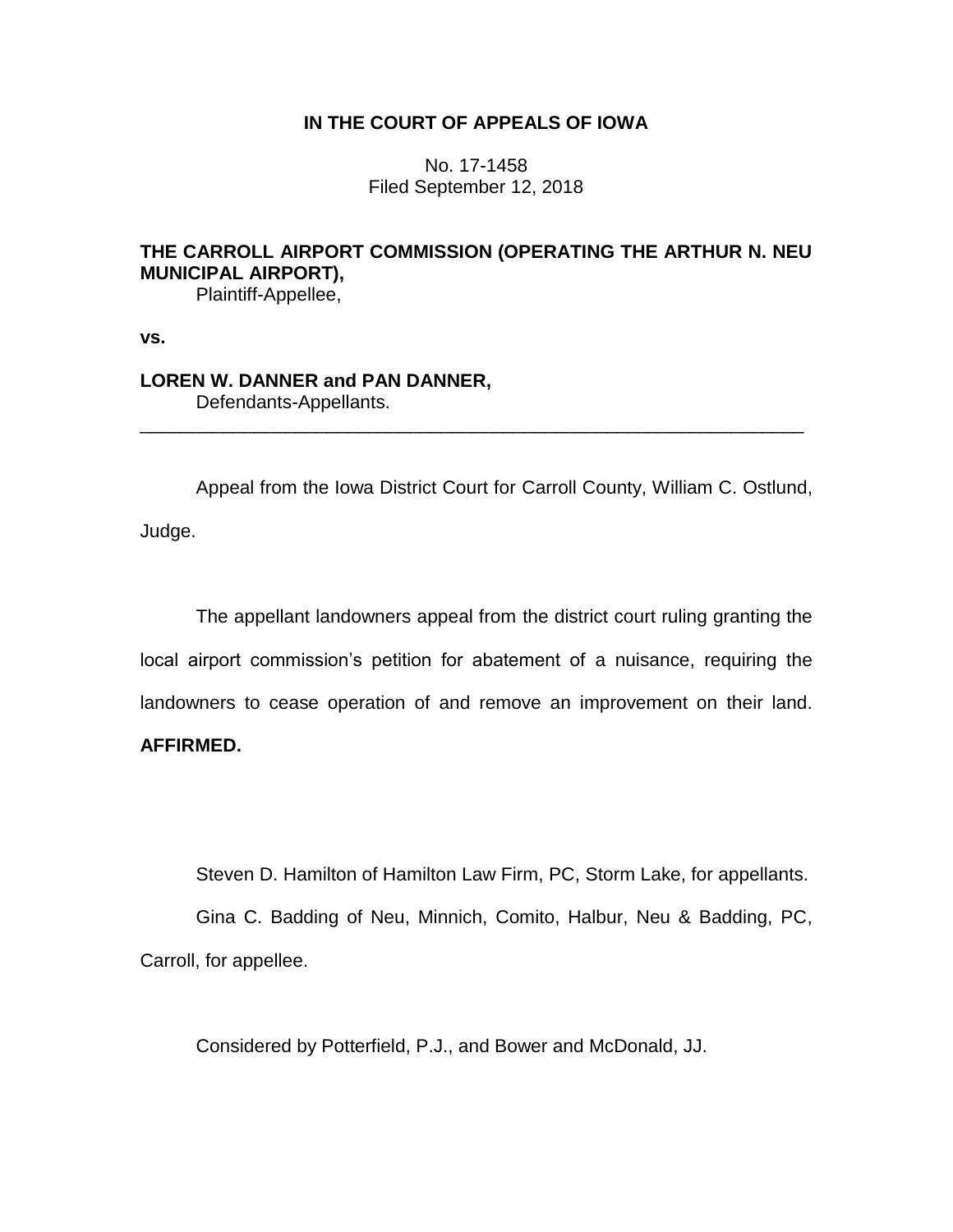#### **POTTERFIELD, Presiding Judge.**

The defendants, Loren and Pan Danner, appeal from the district court ruling granting the Carroll Airport Commission's petition for abatement of a nuisance. The court determined the grain leg built by the Danners on their property, near the Arthur E. Neu Airport, was a nuisance, as it violated local and state zoning ordinances and statutes. The court ordered the Danners to "abate said nuisance by either removing the grain leg structure or modifying the height of the grain leg structure to be in compliance with the regulations and law concerning the Airport's protect[ed] airspace." On appeal, the Danners contend the "no hazard" letter they obtained from the Federal Aviation Administration (FAA) in July 2013 preempted the district court's enforcement of state law.

#### **I. Standard of Review.**

The parties dispute the scope of our review. The Danners maintain the petition was filed in equity and, as such, our review is de novo. *See* Iowa R. App. P. 6.907. The commission asserts our review is for correction of errors at law because while the petition was filed in equity, the case was tried at law since the trial court ruled on objections as they were made at trial. Ruling on objections at the time they are made in the course of trial has often been a determinative factor in deciding the case should be reviewed at law even though the case could have or perhaps even should have been tried in equity. *See Passehl Estate v. Passehl*, 712 N.W.2d 408, 414 (Iowa 2006). However, while it is a determinative factor, it is not dispositive as to how the case was tried at the district court level. *Id.*

Here, we need not decide how the case was tried to the district court because the only question before us is a legal question, which we review for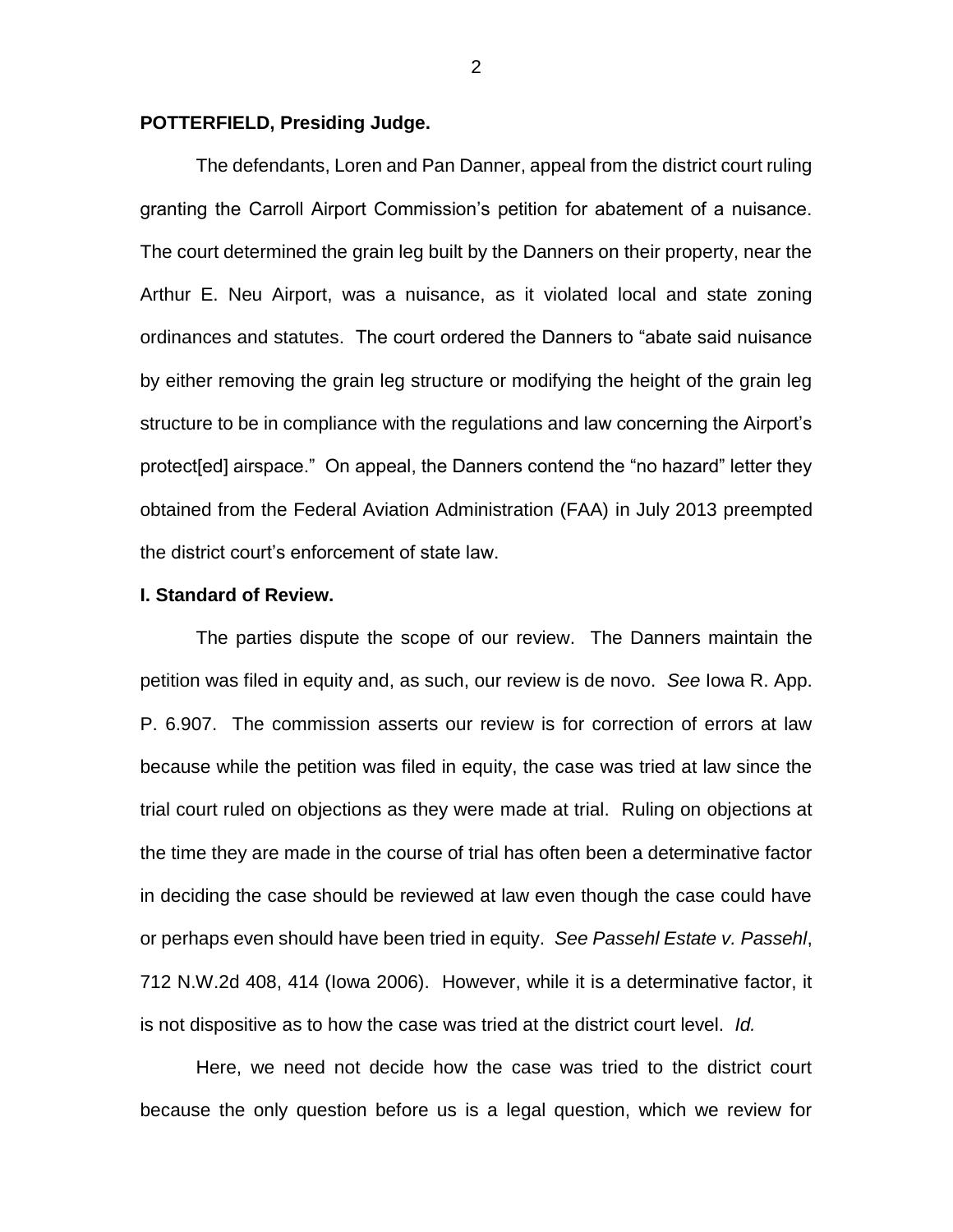correction of errors at law. *See S.S. v. Iowa Dist. Ct.*, 528 N.W.2d 130, 132 (Iowa 1995) (stating that when an issue "is a purely legal question, . . . our review is at law").

### **II. Discussion.**

 $\overline{a}$ 

It is undisputed the Danners built a grain  $leg<sup>1</sup>$  within the protected zone of the airport.<sup>2</sup> After the Danners built the grain leg in June 2013, the commission contacted the FAA and asked it to perform an aeronautical study of the new structure and its impact on flying near the airport. The FAA did so and then issued a letter, stating in part, "This aeronautical study revealed that the structure does exceed obstruction standards but would not be a hazard to air navigation provided the following condition(s)" are met. As conditions, the FAA instructed the Danners to paint the structure and add red lights to the top of it; the Danners complied. Additionally, the FAA increased the minimum descent altitude for the airport by 100 feet, meaning pilots had to approach the airport at a higher altitude.

Because of its position and height within the protected zone, the grain leg constitutes an "airport hazard" pursuant to Iowa Code section 329.1(2) (2015) and local law.<sup>3</sup> An "airport hazard" is

any structure or tree or use of land which would exceed the federal obstruction standards as contained in 14 C.F.R. § 77.21, 77.23 and 77.25 . . . which obstruct the air space required for the flight of aircraft and landing or take-off at an airport or is otherwise hazardous to such landing or taking off of aircraft.

 $1$  A grain leg, also known as a bucket elevator, is a mechanism for hauling grain vertically. The grain is then deposited into a grain bin.

 $2$  In layman's terms, the protected zone extends in an arc 10,000 feet from the end of a runway and vertically above the airport in the airspace above 150 feet. The grain leg sits approximately 7718 feet from the end of the runway and intrudes into the protected airspace by approximately 60 feet.

<sup>&</sup>lt;sup>3</sup> Carroll County, Iowa, in ordinance 171.01(3) (Mar. 6, 1978), adopted the same definition of airport hazard.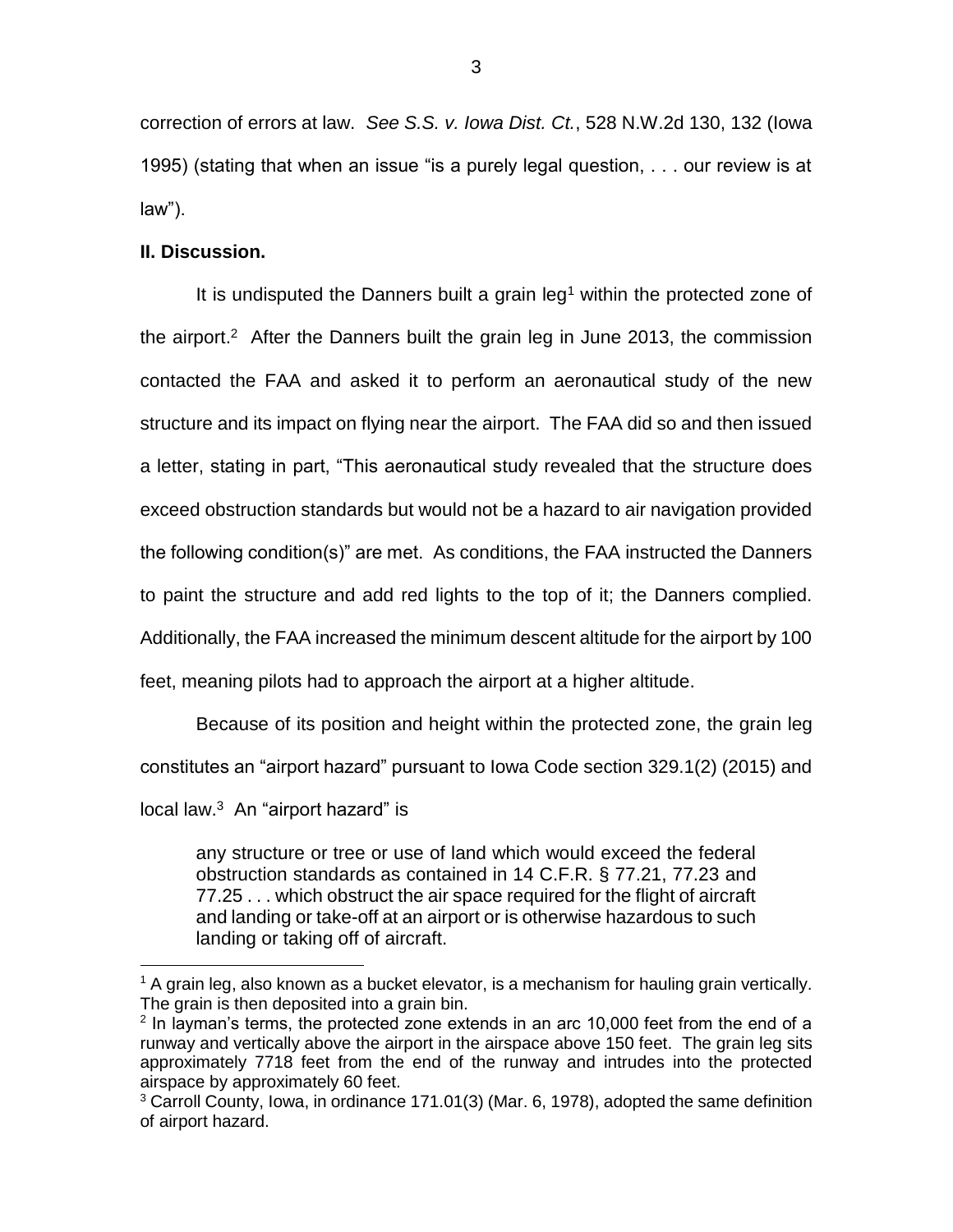Iowa Code § 329.1(2). The Danners concede, and the FAA found in its

aeronautical study, that the grain leg exceeds the federal obstruction standards.

According to Iowa law, an airport hazard is a nuisance per se.

It is hereby found that an airport hazard endangers the lives and property of users of the airport and of occupants of land and other persons in its vicinity, and also, if of the obstruction type, in effect reduces the size of the area available for the landing, taking off and maneuvering of aircraft, thus tending to destroy or impair the utility of the airport and the public investment therein. Accordingly, it is hereby declared:

1. That the creation or establishment of an airport hazard is a public nuisance and an injury to the community served by the airport in question.

2. That it is necessary in the interest of the public health, safety, and general welfare that the creation or establishment of airport hazards be prevented.

3. That this should be accomplished, to the extent legally possible, by proper exercise of the police power.

4. That the prevention of the creation or establishment of airport hazards, and the elimination, removal, alteration, mitigation, or marking and lighting of existing airport hazards are public purposes for which municipalities may raise and expend public funds, as an incident to the operation of airports, to acquire land or property interests therein.

*Id.* § 329.2.

Thus, the only question before us is whether the FAA's "determination of no

hazard to air navigation" preempts the enforcement of state and local law, which

the district court relied upon in ordering the Danners to abate the nuisance by either

removing the grain leg completely or by modifying the height to lower it by at least

sixty feet.

In other words, the Danners maintain we cannot apply the definition of

airport hazard within Iowa law because the FAA's determination the grain leg was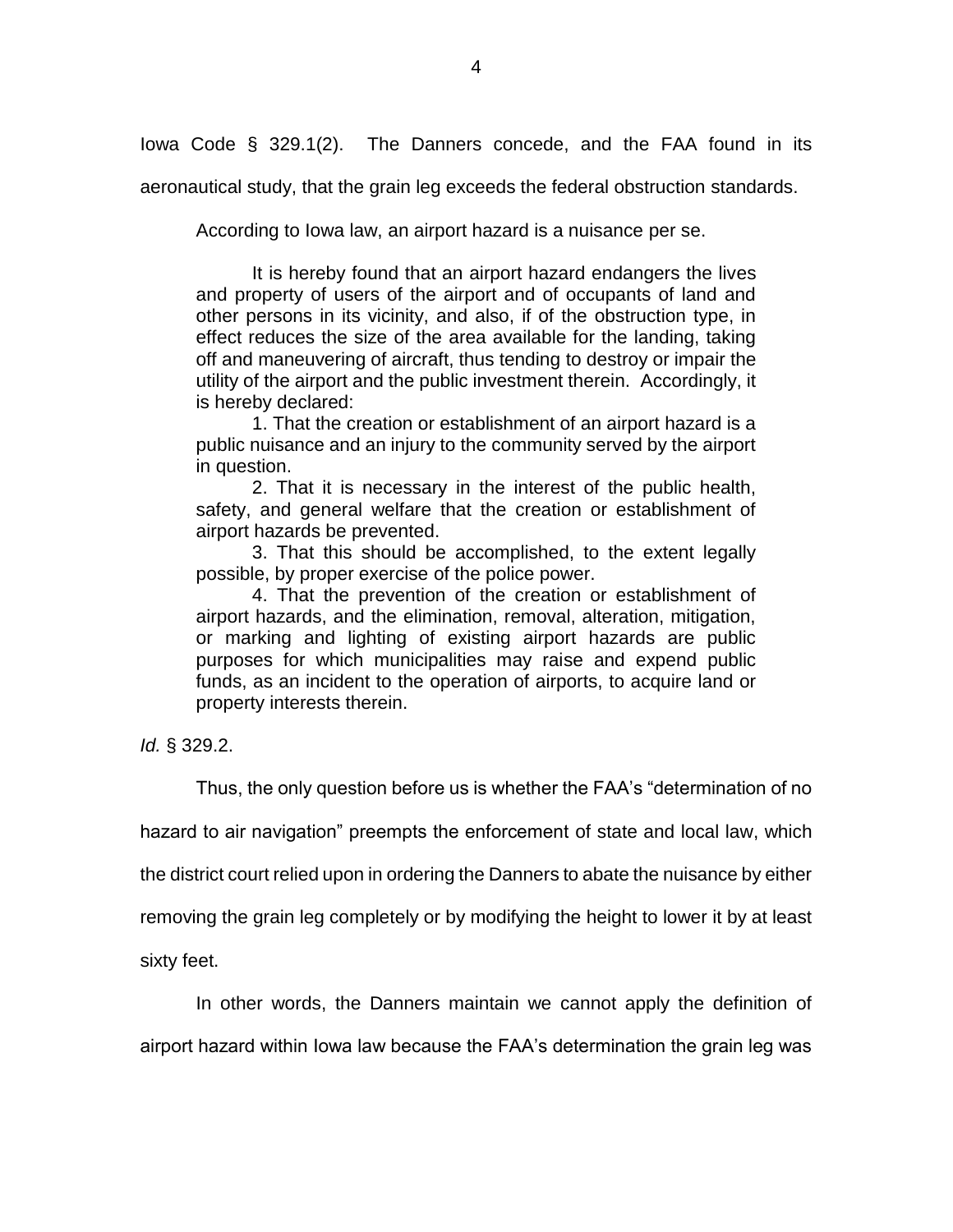not a hazard pursuant to federal definitions<sup>4</sup> preempts our application of Iowa law. And because the commission did not prove the grain leg was a nuisance under any other theory than "airport hazard," the order to abate cannot stand.

"The federal preemption doctrine derives from the Supremacy Clause of the Federal Constitution." *Huck v. Wyeth, Inc.*, 850 N.W.2d 353, 362 (Iowa 2014). "The United States Supreme Court has developed two broad categories of preemption of state law: express and implied." *State v. Martinez*, 896 N.W.2d 737, 746 (Iowa 2017). "Express preemption occurs when the federal statutory text clearly provides that congressional authority is exclusive." *Id.* The other category, implied preemption, which can be either field preemption or conflict preemption, arises even when there is no express provision in the federal statute preempting local law. *Id.* "Field preemption arises when Congress has enacted a comprehensive scheme." *Id.* In these cases, we can infer the congressional intent to preempt "from a framework of regulation 'so pervasive . . . that Congress left no room for the States to supplement it.'" *Id.* (quoting *Rick v. Santa Fe Elevator Corp.*, 31 U.S. 218, 230 (1947)). "Conflict preemption occurs when a state law conflicts with a federal provision." *Id.* at 747. Within conflict preemption, there are two more subcategories. The first is when "compliance with the both federal and state regulation is a physical impossibility." *Id.* (quoting *Fla. Lime & Avocado Growers, Inc. v. Paul*, 373 U.S. 132, 142–43 (1963)). The other is "whenever two separate remedies are brought to bear on the same activity." *Id.* 

 $\overline{a}$ 

<sup>&</sup>lt;sup>4</sup> The FAA determined the structure exceeded obstruction limits but with the installation of special lighting would not be an airport hazard.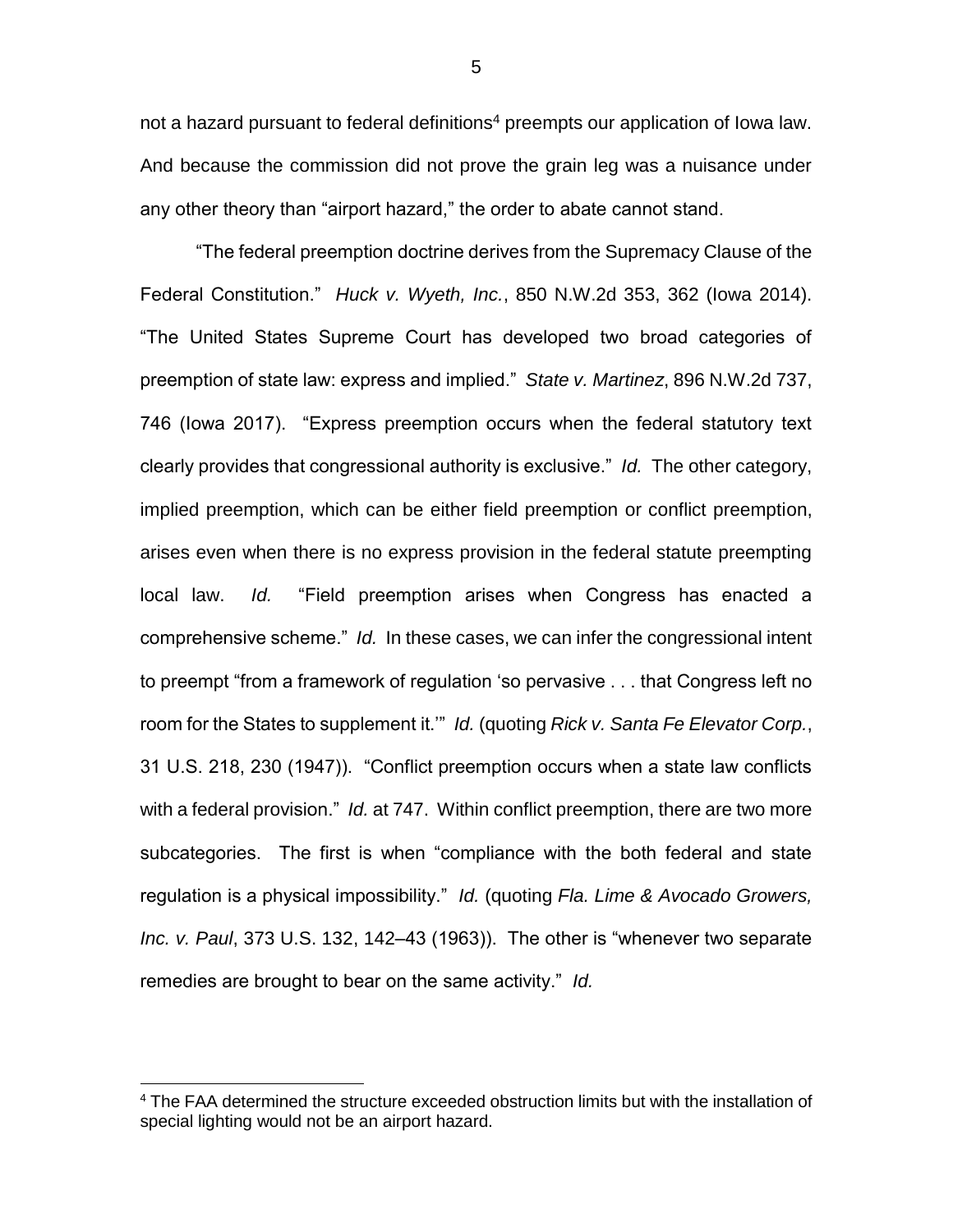In considering whether the district court erred in its determination that the local law is not preempted by the FAA's finding of no hazard, we are guided, in part, by the "presumption against preemption which counsels a narrow construction of preemption provisions." *Huck*, 850 N.W.2d at 363.

We acknowledge "[t]he United States Government has exclusive sovereignty of airspace of the United States." 49 U.S.C.A. § 40103(a)(1). "But concluding that Congress intended to occupy the field of air safety does not end our task." *Goodspeed Airport LLC v. East Haddam Inland Wetlands & Watercourses Comm'n*, 634 F.3d 206, 210 (2nd Cir. 2011). "[W]e must determine not only Congressional intent to preempt, but also the scope of that preemption." *Id.* "'The key question is thus at what point the state regulation sufficiently interferes with federal regulation that it should be deemed pre-empted.'" *Id.*  (quoting *Gade v. Nat'l Solid Wastes Mgmt. Ass'n*, 505 U.S. 88, 107 (1992)).

While the Federal Aviation Act "remains the foundation of federal aviation law today," "it says only that the FAA may establish 'minimum standards' for aviation safety." *Sikkelee v. Precision Airmotive Corp.*, 822 F.3d 680, 692 (3rd Cir. 2016) (citing 49 U.S.C. § 44701). The Supreme Court has considered the language of "minimum standards" in other contexts and found it to be "insufficient on its own to support a finding of clear and manifest congressional intent of preemption." *Id.* For example, in *Florida Lime and Avocado Growers, Inc. v. Paul*, the Supreme Court stated:

Federal regulation by means of minimum standards of the picking, processing, and transportation of agricultural commodities, however comprehensive for those purposes that regulation may be, does not of itself import displacement of state control over the distribution and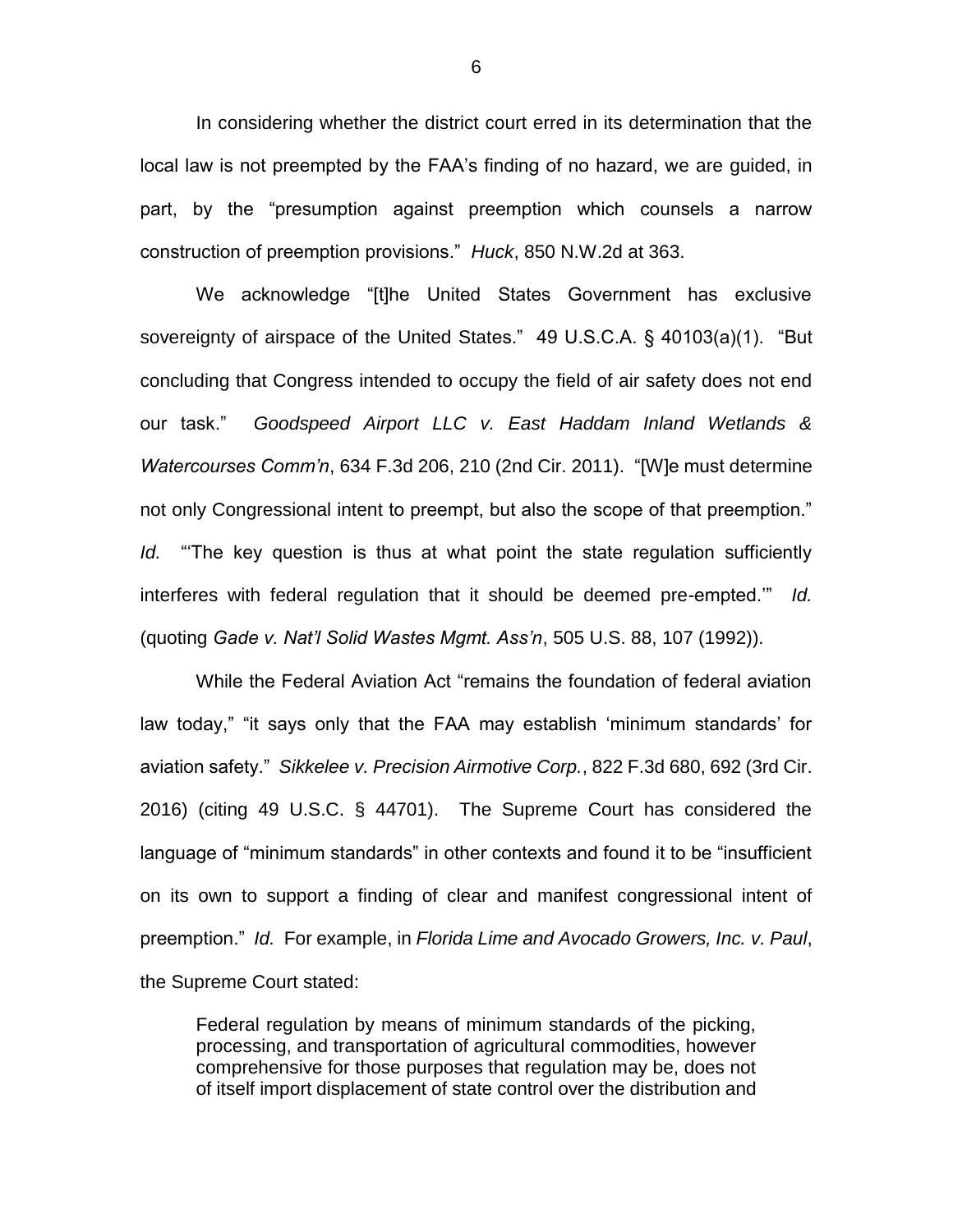retail sale of those commodities in the interests of the consumers of the commodities within the State.

373 U.S. at 145. Moreover, the local statutes and ordinances in question deal with both airspace and local use of land. *See Goodspeed Airport*, 634 F.3d at 212 ("In occupying the field of air safety, Congress did not intend to preempt the operation of state statutes and regulations like the ones at issue here [dealing with obtaining a permit before trimming or removing trees within wetlands], especially when applied to small airports over which the FAA has limited direct oversight."). For these reasons, we find there is no express preemption of the local statutes in this case.

Next, we consider whether there is implied preemption, which, as we have laid out above, can be either field preemption or conflict preemption. For similar reasons to those stated above, we do not believe the doctrine of field preemption is applicable. For it to apply, "'we must find that federal law leaves no room for state regulation and that Congress had a clear and manifest intent to supersede state law' in that field." *Sikkelee*, 822 F.3d at 687–88 (citation omitted). Here, the statute provides for the FAA to set the minimum standards, implying another body may lawfully impose greater standards. Moreover, in considering whether the nohazard determination from the FAA for the grain leg was meant to supersede local law, we note that "[o]nce issued, a hazard/no hazard determination has no enforceable legal effect. The FAA is not empowered to prohibit or limit proposed construction it deems dangerous to air navigation." *Aircraft Owners v. Pilots Ass'n v. Fed. Aviation Admin.*, 600 F.2d 965, 966–67 (D.C. Cir. 1979); *but see Big Stone Broad., Inc. v. Lindbloom*, 161 F. Supp. 2d 1009, 1020 (D.S.D. 2001) ("As this court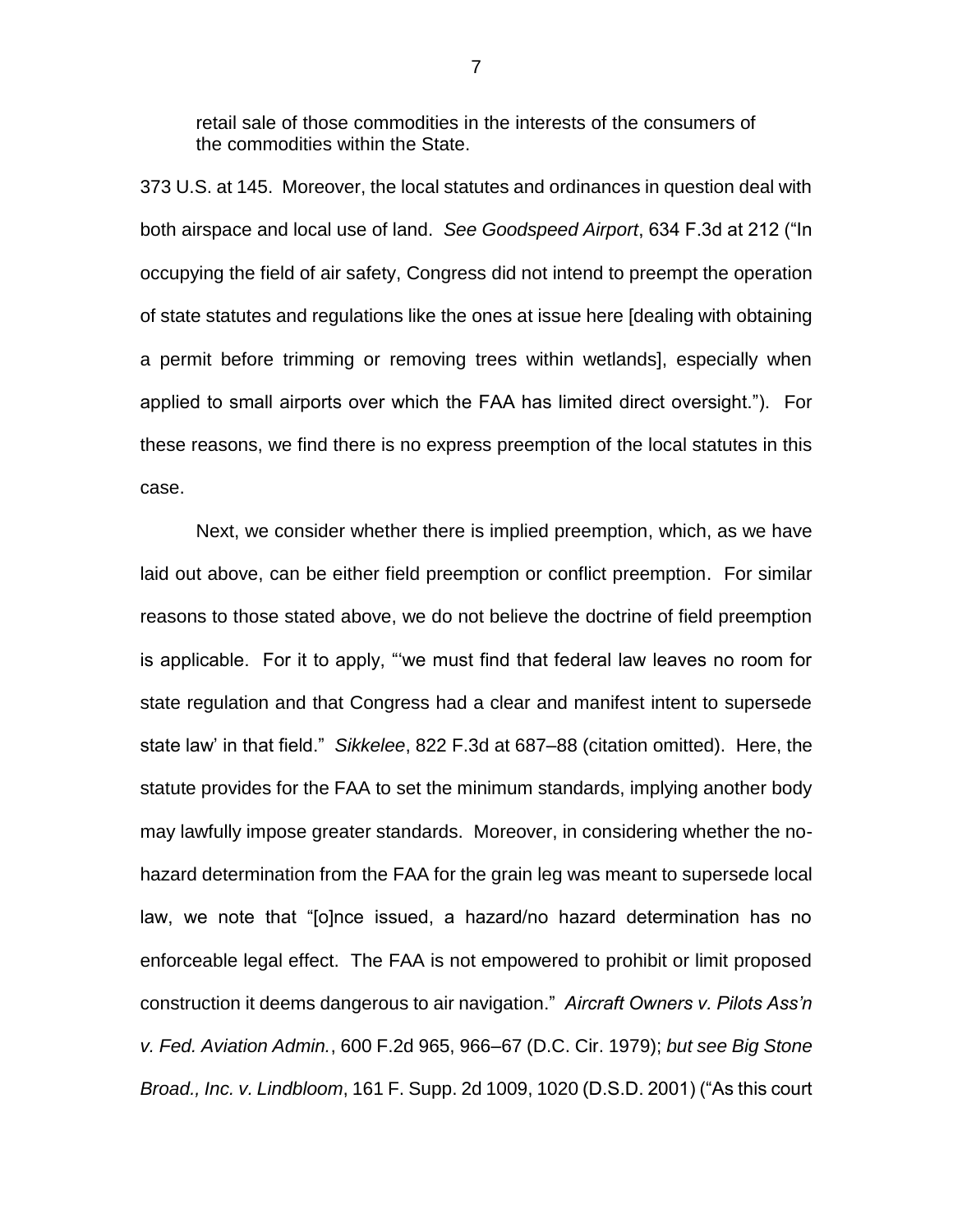reviewed the Act and relevant regulations, nothing could be found that confers upon the FAA the right to enforce its 'no hazard' determinations. However, this court will not jump to the conclusion that the FAA has no authority to enforce its own determination.").

Finally, we consider whether there is implied preemption by conflict. "This occurs when a state law conflicts with federal law such that compliance with both state and federal regulations is impossible, or when a challenged state law 'stands as an obstacle to the accomplishment and execution of the full purposes and objectives of a federal law.'" *Sikkelee*, 822 F.3d at 688 (citations omitted). The federal regulation is meant to promote safety within aviation; rather than obstructing or creating an obstacle to that purpose, the local law is also designed to further that end. *See* Iowa Code § 329.2 (providing that because "an airport hazard endangers the lives and property of users of the airport and of occupants of land and other persons in its vicinity," it should be prevented or removed, as necessary). And compliance with both statutes is not impossible. While the state regulations impose a greater burden, complying with the local zoning ordinances does not make it impossible to also comply with the federal statute. This determination is further supported by the statement by the FAA on the no-hazard determination, which advised the Danners, "This determination concerns the effect of this structure on the safe and efficient use of navigable airspace by aircraft and does not relieve [the Danners] of compliance responsibilities relating to any law, ordinance, or regulation by any Federal, State, or local government body."

Because the application of local and state provisions defining the Danners' grain leg as an airport hazard and a nuisance is not preempted by the FAA's